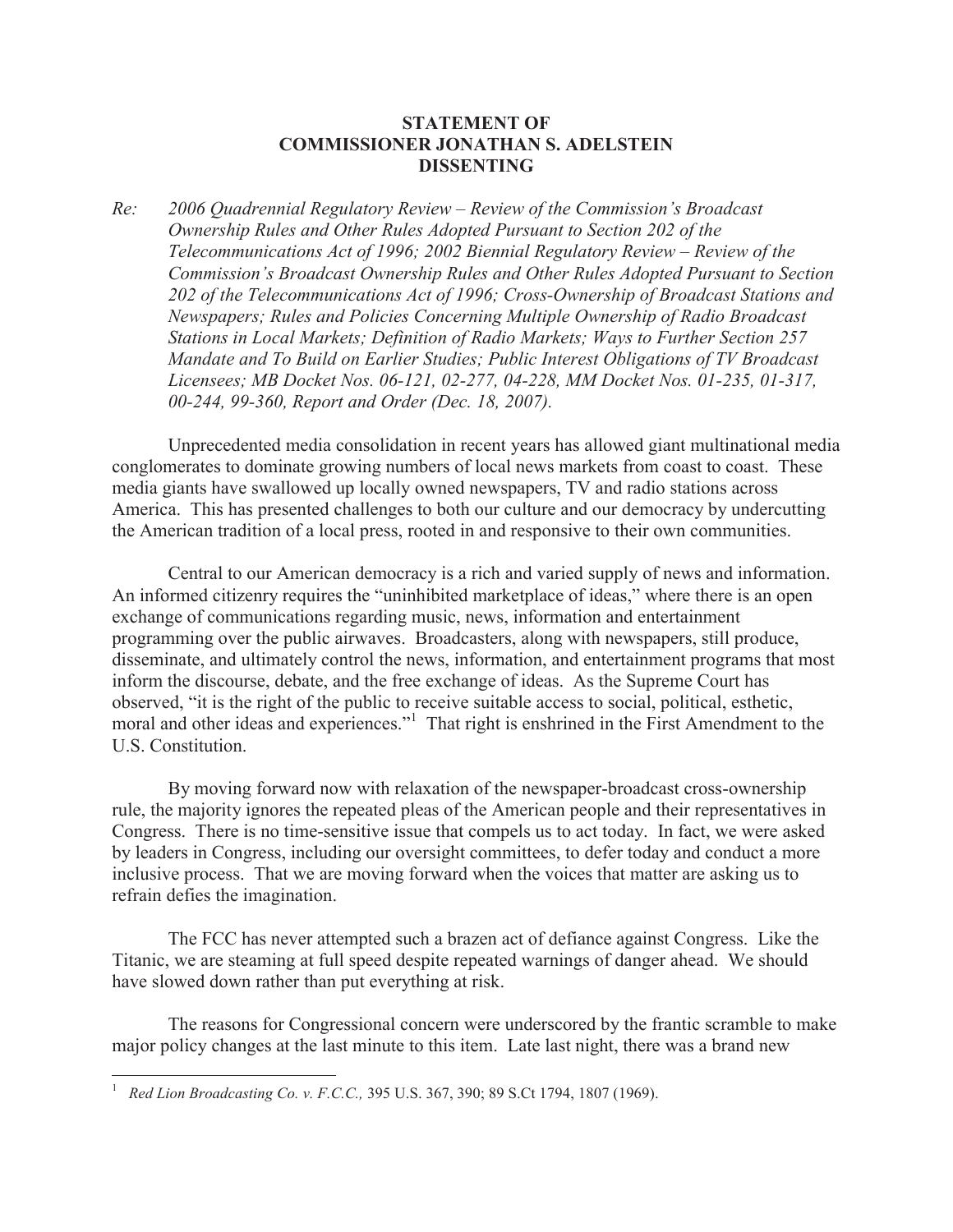proposal to provide waivers to 42 newspaper-television combinations. And not until early this morning, we learned of massive changes to the waiver standards – an issue of grave concern to me and a number of leaders in Congress. The majority argues this item is the product of long and careful deliberation. But after an odyssey through the Commission and the Courts, massive changes and new, previously unseen waivers were adopted in the dead of night on the eve of a vote. That hardly inspires confidence that this was an open, transparent and deliberative process.

The choices made by the majority are stark. The only entities asking for relief are the very media giants we are charged with overseeing. As we were reminded on Capitol Hill, the law does not say we are to serve those who seek to profit by using the public airwaves. The law says we are to serve the public interest. And the public has repeatedly told us they are not interested in further media consolidation.

Traveling across the country, we have heard this message in community after community. It is a nonpartisan chorus. Americans from all walks of life and all political perspectives, whether right or left and virtually everybody in between, do not want a handful of companies dominating their primary sources of news, information and entertainment. American distrust of the concentration of power is as old as our nation itself, and is rooted in the American spirit.

The millions of Americans who have spoken up scored a solid victory in forcing the majority to back away from further changes to the Commission's remaining TV and radio ownership rules. Nevertheless, by rolling back the cross-ownership rule, today's decision will open a nationwide bazaar of consolidation that flies in the face of overwhelming public sentiment. Today's decision says to all those people who spoke to us across the country, in churches, synagogues and city halls, "you were wrong. We here inside the Beltway somehow know what is best for you -- better than you know for yourselves." It is a big mistake for big government to say big media is good for you.

Well, I for one believe in the people who pleaded for us to stop further media consolidation. They have extensive experience in the field, devouring media at an enormous rate. The statute governing media ownership is unusually broad in allowing us leeway to define the public interest. Of course, the FCC cannot make these decisions solely by popular opinion, but we walk a dangerous course when three out of five unelected bureaucrats overrule the American people, a much better judge and jury.

People understand what study after study confirms. Despite the growth of other media delivery systems, broadcasting and newspapers are still the most pervasive of all platforms. When people look for local news and information, they turn to their local newspapers and TV stations. For example, 89 percent of people say traditional media are their most important sources of news and current affairs.<sup>2</sup> Free over-the-air broadcasting licenses are scarce, and broadcasters still have an enormous impact on the free exchange of ideas.

<sup>2</sup> *See Further Comments Of Consumers Union, Consumer Federation Of America And Free Press at 111 (Oct. 22, 2007) (noting that these findings are from an FCC-commissioned survey of media usage by Nielsen Media Research, Inc.) (also noting that while a full 46 percent of respondents use TV, radio and/or newspapers but no alternative media, a mere 1 percent of respondents use cable or the Internet, but none of the traditional media).*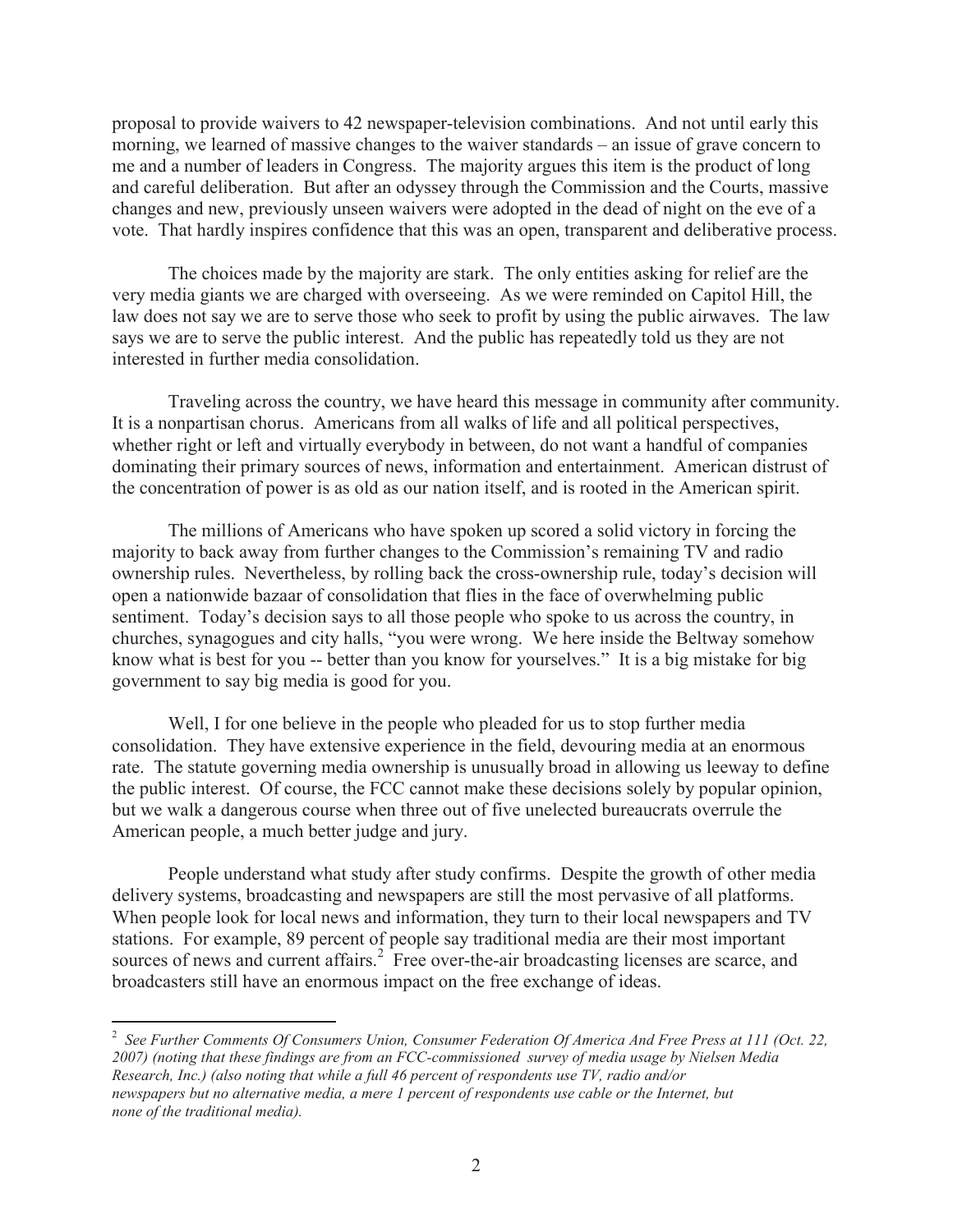This debate is fundamentally about priorities. As we solicited the views of citizens across the country, we did not hear a clamor for relaxation of the cross-ownership rules. We only hear that from media company lobbyists inside the Beltway.

The public is concerned about the lack of responsiveness of their media outlets to what is happening in their local communities, their local artists, their local civic and cultural affairs. They are concerned that people of color and women own too few outlets to have their unique voices heard over the airwaves. They are furious about the level of sexual, violent and degrading material they are seeing and believe media consolidation has something to do with it. And they want us to address the public interest obligations of broadcasters first.

That is why I have insisted that we address and implement improvements to localism and diversity of ownership before – not after – we address the media ownership rules. To get it right, I called for an independent, bipartisan panel to guide us on a course to implement improvements in the level of ownership of media outlets by women and people of color. Many members of Congress and leading civil rights organizations joined that call. And I have demanded, along with many members of Congress, that we finalize the Localism Report and implement real improvements in the responsiveness of media outlets to local concerns first.

Instead, today we are offered half-measures, setbacks and draft proposals in place of real improvements to diversity and localism. While there are a few useful ideas put forth, for the most part these are half-baked gestures clearly intended as cover for the media consolidation agenda. Rather than take this in order, and address these lingering crises first, the Commission moves obsessively to allow more consolidation, notwithstanding congressional and public concern.

Most troubling, we are not dealing with the problems created by past media consolidation – loss of localism and diversity – before allowing even greater concentration. Allowing newspapers to merge with broadcast outlets only takes more opportunities out of circulation for local owners, women and people of color. And it even further raises the already exorbitant price of station ownership, the biggest barrier to new entrants and aspiring local owners.

The proposal, though portrayed as "modest," is fraught with substantive problems that should have been addressed through more thoughtful Commission consultation and negotiations. The majority's decision actually opens the door to dominant local newspapers buying up broadcast outlets in every market in America and potentially of any size.

Even if the proposal were limited to the top 20 markets, that would account for 43 percent of U.S. households, or over 120 million Americans. But the details reveal loopholes that would permit new cross-owned combinations from the largest markets down to the smallest markets, potentially affecting every American household.

There was an effort to tighten the waiver standards, but only very little progress was made, and the implications remain unclear. Unfortunately, we were not shown these changes until the last minute, with little time to respond or offer improvements. Those suggestions we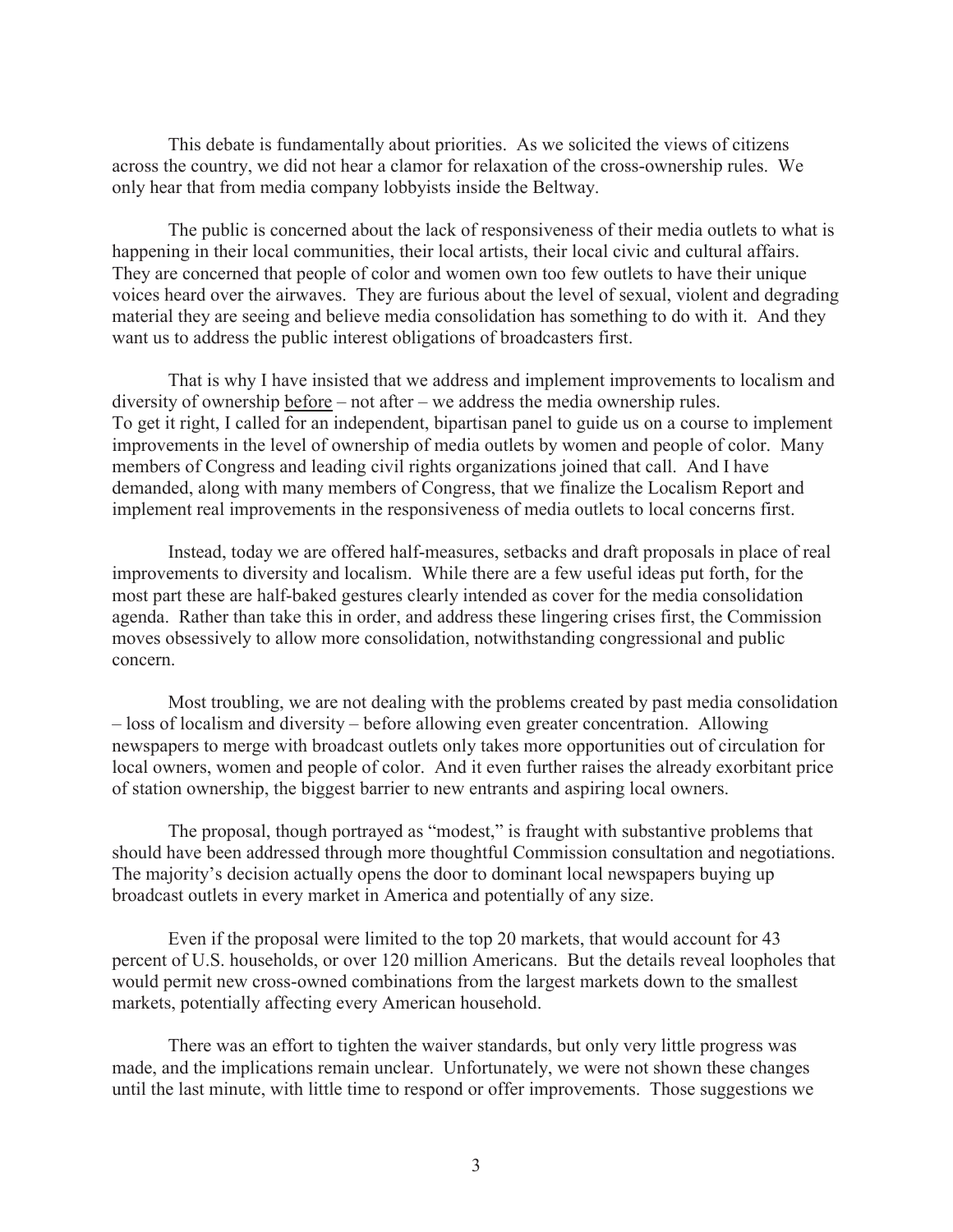offered were rejected. Despite these eleventh hour changes, the Commission historically has been so lax in granting waivers, even under the current stronger standards of a blanket prohibition on cross-ownership, there is little encouragement that the new waiver language will help. It will be open season for consolidation in markets of all sizes for those who engage in mergers that test our determination to hold the line on these waiver standards.

Exhibit A of a failed waiver process is what occurred just last night at the Commission. After all the time and debate that has occurred over this rule, we learned late last night, on the eve of this morning's vote, that the Commission would grant waivers to six new newspaperbroadcast combinations, and 36 grandfathered stations, for a total of 42 new waivers. I doubt my colleagues in the majority engaged in much deliberation on how the public interest was served in those communities, ranging from Myrtle Beach, South Carolina to Phoenix, Arizona. Yet this late-night decision will affect the people of these communities profoundly on a daily basis for years to come. Anybody who thinks our processes are open, thoughtful or deliberative should think twice in light of these nocturnal escapades.

Exhibit B is a newly devised Chinese menu of ways to create newspaper-broadcast combinations in markets outside of the Top 20. Under the draft that was circulated around dawn, there are now at least three ways to merge a newspaper with a broadcast outlet in non-top 20 markets. Now, in addition to the rebuttable presumption factors announced in the Chairman's November 13<sup>th</sup> press release, there will be a strong presumption in favor of more consolidation if a proposed combination meets our existing failing stations standard or results in a new source of local news in the market. I have serious questions about these new proposals. For example, I have real doubts about the Commission's willingness to enforce the seven-hour weekly news requirement. Also, such a requirement could have a negative impact on the total amount of news through the media. As a study from Free Press and Consumer Union has shown, while the newspaper-broadcast combinations increase its news output – in this case, seven hours per week – news production market-wide diminishes. The Commission should more closely examine this proposal to ensure that it will produce the desired effect.

These loopholes in the Order also undercut the assertion that the proposal would prevent a newspaper from buying one of the top-four rated stations in the same market. That protection does not apply in markets below the top 20, and can be dismissed with the wave of the Commission's hand in the larger markets. In reality, under this proposal a newspaper could buy any TV station in any city, no matter how large.

A main public interest justification for newspaper-broadcast cross-ownership has been the claim that relaxing the rule would create more local news. A path-breaking study by leading consumer organizations, using the FCC's own data, demonstrated that claim to be wrong. They found that the data underlying an FCC-sponsored study finding more local news by cross-owned stations actually reveals that there is less local news in those markets as a whole, taking into account all news outlets. It remains unclear exactly why the overall level of local news available diminishes. Perhaps it is because other outlets choose not to compete with the local leviathan or maybe they lose equal access to the newspaper's investigative and news resources. But the fact is the Commission's own data reveals the other outlets in those cities reduce their news coverage more than the cross-owned outlets increase it. So not only is less news produced in the market,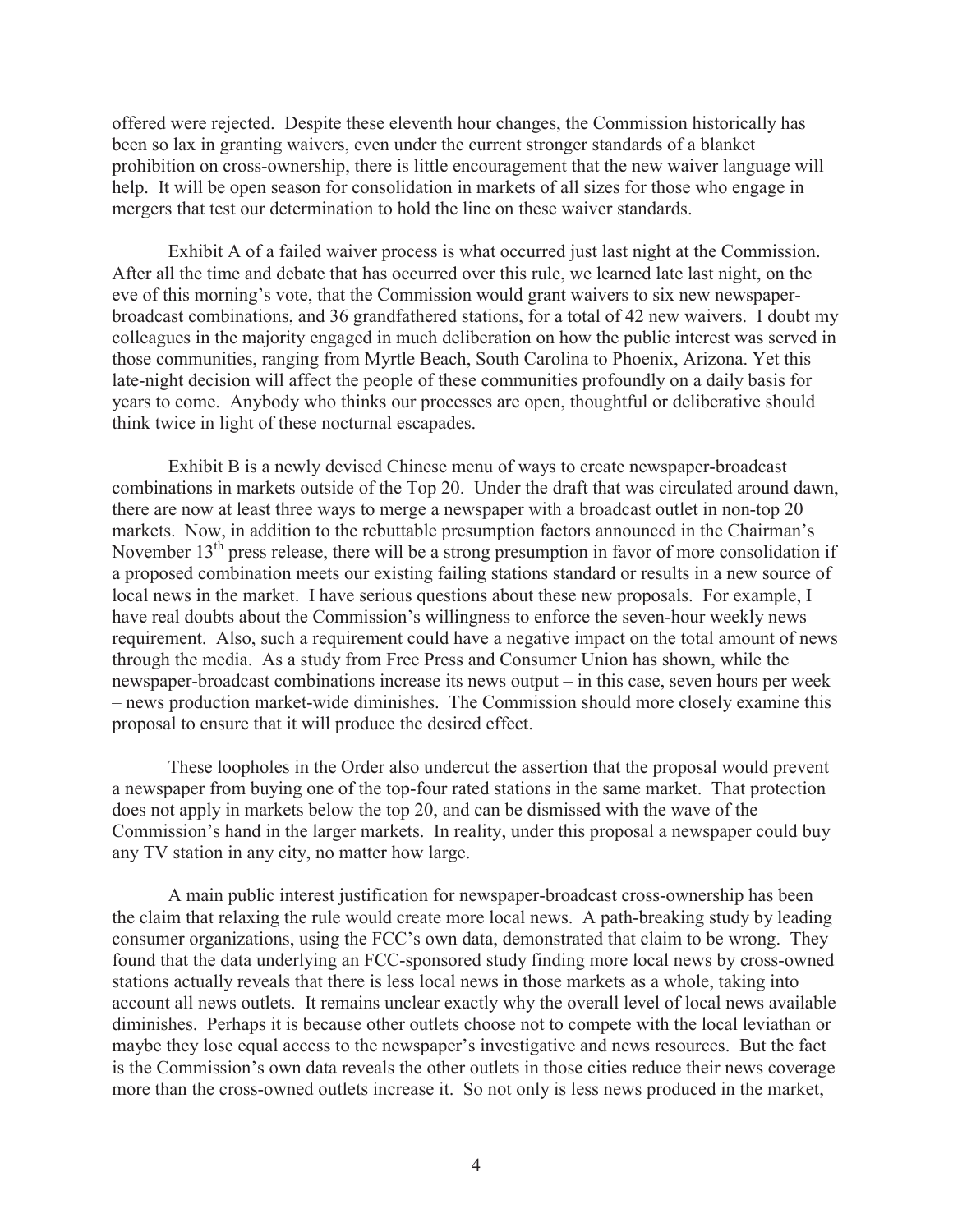but an independent voice is silenced when the dominant local newspaper swallows up a broadcast outlet. We should have examined the root causes of this problem and addressed it before relaxing the cross-ownership rule.

We also failed to study the relationship between inappropriate programming for children, such as excessively sexual or violent programs, and the concentration of media ownership. A 2005 report found that 96 percent of all the indecency fines levied by the FCC in radio from 2000 to 2003 (97 out of 101) were levied against four of the nation's largest radio station ownership groups. The remaining 11,000-plus stations were responsible for just four percent of all FCC radio indecency violations, a fraction of their national audience share. While the radio report did not prove a causal link between ownership concentration and broadcast indecency, I believe the Commission has an obligation to study and understand the relationship between media concentration – station ownership and program ownership – and indecency before we permit more consolidation. Further, a study last year by the Parents Television Council found that, in the midst of an unprecedented wave of media consolidation between 1998 and 2006, violence on TV during the evening hours of 8:00, 9:00 and 10:00 grew by 45, 92 and 167 percent, respectively. Commissioner Copps and I requested a full FCC field hearing to explore the relationship between media consolidation and the rising volume of material inappropriate for children in the media, but not one was held.

For many years, the underpinnings of the Commission's public interest analysis with regard to media have been to promote localism, competition, and diversity. Yet it is clear from the record that this decision undermines all of these goals. As a result of newspaper-broadcast cross-ownership, there is less local news in the market as a whole and there is less competition for stories and ideas since two competing entities become one. There is also less diversity, as a voice in the market is lost, and broadcast outlets are taken even further out of reach of women and people of color.

The ostensible reason to ignore all of these detrimental consequences was the importance of saving the newspaper industry that would otherwise wither on the vine. As many have pointed out, we are not in the business of guaranteeing newspaper profits. Perhaps if we were, we would better understand why relaxing the cross-ownership rule is not the right prescription for addressing real issues and opportunities newspapers face as the internet rapidly becomes the means of distribution for news. The record shows that news content is still largely generated by newspapers and TV stations, even though the means of distribution are changing with the emergence of broadband.

In fact, the newspaper industry is quite healthy, with profit margins of around 20 percent, exceeding the average of  $S\&P 500$  companies.<sup>3</sup> The problem for newspapers is that those margins and revenues are declining, and Wall Street looks askance at the trends, despite the huge continued cash generation of newspapers. The problem is that broadcasters are also seeing slow growth or revenue declines, again despite very healthy, if shrinking, margins. Wall Street analysts have recognized what the majority apparently missed. You cannot address the financial problem of shrinking margins of newspapers by combining them with broadcast outlets that also

<sup>&</sup>lt;sup>3</sup> See Further Comments of Consumers Union, Consumer Federation of America and Free Press at 48 (Dec. 11, *2007).*